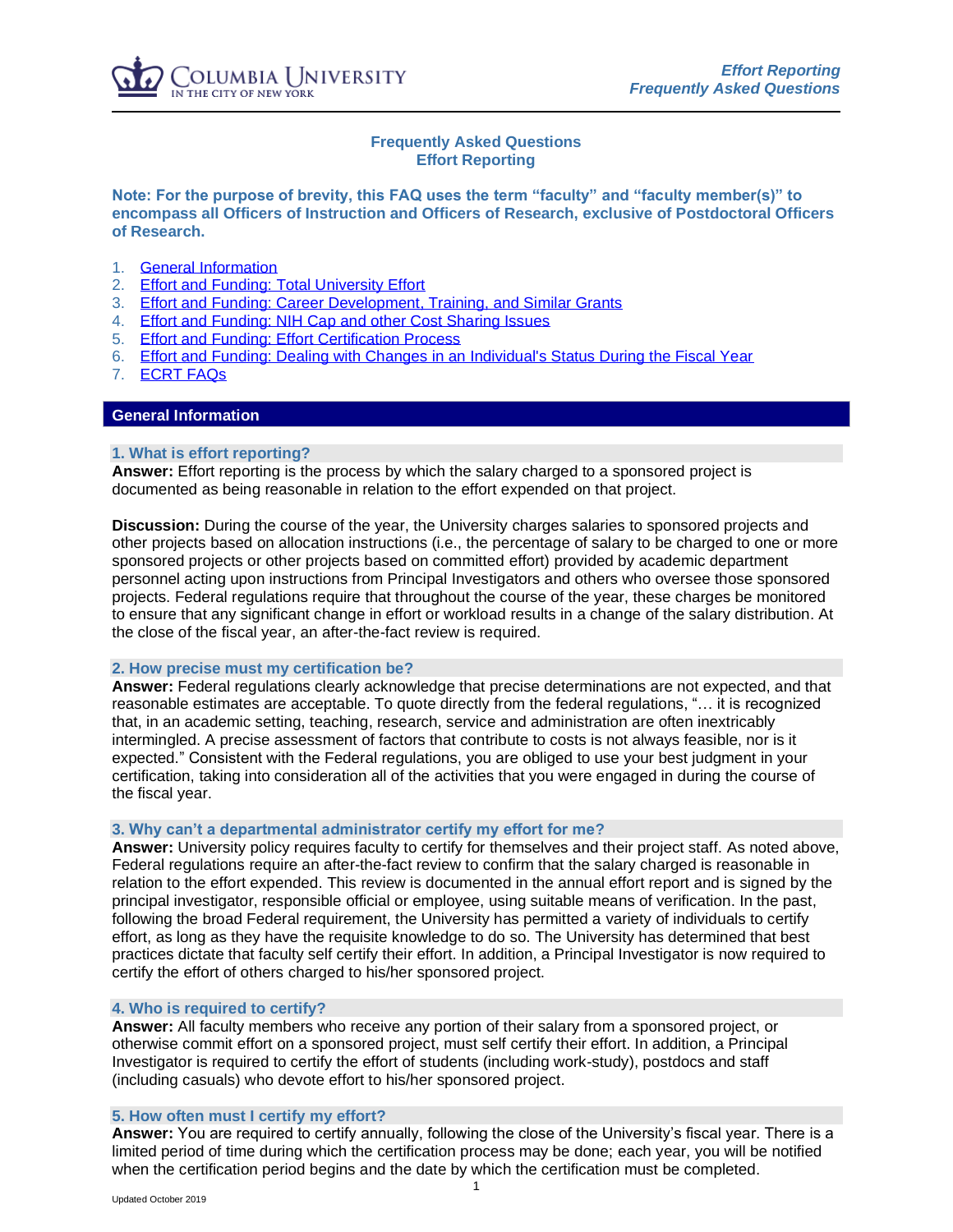

## **6. Are there any other obligations related to Effort Reporting that I am obligated to fulfill in addition to certifying annually?**

**Answer:** Yes. As noted in the discussion in FAQ 1, there is also a monitoring requirement. You should monitor your salary allocation at least quarterly to ensure that adjustments are made timely. In addition, there is a training requirement. All individuals who certify effort must complete a one-time course in Rascal on the policies and process of effort reporting.

## **7. What is ECRT, and what is its relationship to Effort Reporting?**

**Answer:** ECRT is an on-line tool that facilitates both the monitoring of effort distributions during the year and the required annual certification of effort, as described in FAQ's 5 and 6.

**8. Is training in effort reporting required, and if so, how will it be made available?**

**Answer:** There are two types of training: one in the policies and processes of effort reporting and the other in how to use the ECRT tool. For effort coordinators, both types of training are mandatory and are delivered in the form of classroom training. Effort Coordinators attend yearly refresher training on policy, processes, and the ECRT system. For faculty, an on-line effort reporting policy and process training is mandatory, and available through Rascal. In addition, faculty training resources about the ECRT tool also are available from the Training link on the Effort Reporting website. **FACULTY NEED COMPLETE TRAINING ONLY ONCE AND DO NOT NEED TO REPEAT THE TRAINING EACH YEAR.** A refresher FAQ for self-certifiers and PIs is available in the Reference Guide section of the Effort Reporting website.

## **9. What happens if I don't complete the certification?**

**Answer:** All faculty members are required to certify, and to do so within the timeframe mandated by the University. Failure to satisfy this requirement may result in inactivation of current sponsored projects, the refusal to allow proposals to be submitted to sponsors and, if deemed necessary, removal of charges to sponsored projects for those individuals with uncertified effort. Disregard of the policy may also lead to other disciplinary actions in accordance with the School's faculty appointment and other policies.

## **10. When I reviewed my effort information, not all my salary was there. Why not?**

**Answer:** With rare exceptions, only your "Institutional Base Salary" or IBS is reflected in ECRT. IBS is the annual compensation paid by Columbia for an individual's appointment(s), whether that individual's time is spent on research, instruction, administration, or other activities. Where summer salary, or, in rare cases, academic-year additional compensation is charged to sponsored projects, such compensation is also included in the Effort Report. The major exclusion from IBS relates to faculty at CUMC who are engaged in private practice activities. For those individuals, only the guaranteed portion of their private practice compensation is included in IBS; the portion of that compensation which is in excess of the guaranteed portion of private practice compensation, frequently referred to as "A2" distributions, is excluded. The salary reflected in effort reporting may be different from your actual salary is if some portion of your salary is excluded from IBS. But you still must allocate your effort based on all activities that are part of "Total University Effort" (TUE). See Question 16.

## **11. My effort on the various projects that I work on varies during the year. Is it necessary for me to change the way my salary is funded to reflect short-term fluctuations?**

**Answer:** No. The Federal regulations specifically acknowledge that this occurs, and state that short term fluctuations (such as one or two months) need not be considered as long as the distribution is reasonable over the longer term, such as an academic period.

## **12. What if I can't certify my effort because I don't have enough specific knowledge about the funding projects I work on?**

**Answer:** You should consult with the principal investigators or others who direct your work to determine how your effort should be certified.

## **13. I didn't know about these effort rules when I filled out my grant application. Is it too late to fix the problem now?**

**Answer:** No. If you have concerns about your grant application, contact Sponsored Projects Administration.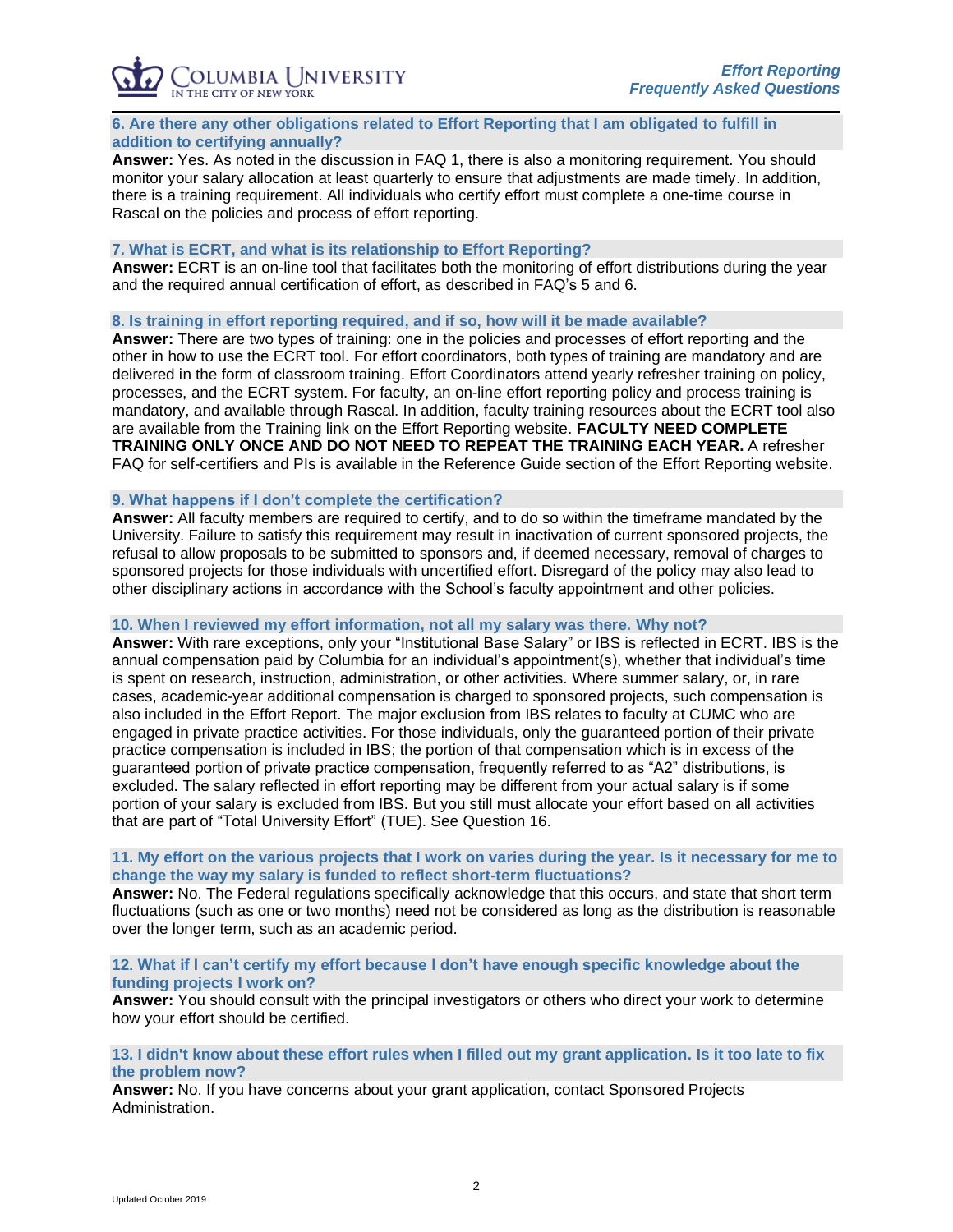OLUMBIA UNIVERSITY THE CITY OF NEW YORK

#### **14. Is there a maximum level of effort that can be charged to sponsored projects?**

**Answer:** The rules do not limit the percentage of effort that can be charged to sponsored projects; however, the effort charged to each project must be consistent with the level of effort to be devoted to that project. There is a **minimum** level of effort for PIs: PI effort on a sponsored project must be greater than 0%.

## **15. Can administrative staff be directly charged to my sponsored project?**

**Answer:** Generally, administrative staff may not be charged to sponsored projects. Where, however, the administrative staff are integral to the sponsored project, such charges may be allowable. "Integral" means essential to the project's goals and objectives, rather than necessary for the overall operation of the institution. The individuals involved must be specifically identified with the project or activity. Prior written approval of the awarding agency must be obtained.

For further guidance, refer to the University's policy on charging administrative salaries to sponsored projects, which is accessible at:

[http://www.columbia.edu/cu/administration/policylibrary/policies/rest/29.html?base=az\\_index](http://www.columbia.edu/cu/administration/policylibrary/policies/rest/29.html?base=az_index)

#### **16. Is the time that I devote to writing grant proposals chargeable to sponsored projects?**

**Answer:** If the proposal writing relates to providing budget, technical and other materials on a continuing project (i.e., a non-competing renewal of an existing project), that time is part of the effort devoted to that project. For new proposals, if a portion of the proposal is a summary of work done on another sponsored project, that time may be charged to the other sponsored project. However, all other effort devoted to writing grant proposals for either new awards or competitive renewals of existing awards may not be charged to sponsored projects.

**Discussion:** This is a requirement set forth by Federal regulations. As a general rule, a portion of a faculty member's time devoted to writing proposals should be charged to non-sponsored sources, as is the case for time devoted to teaching and administration.

## **17. If I conclude that I need to reduce the effort on (and therefore the salary charged to) my sponsored project, where will the funding for that non-sponsored effort come from?**

**Answer:** Funding for non-sponsored activities such as teaching, administrative activities (including proposal writing as described above) and/or private practice work, as well as cost sharing on sponsored activities must be charged to non-sponsored sources (i.e., departmental funds). Under no circumstances may the costs associated with these activities be charged to sponsored projects; funding for these activities is a departmental and/or School issue and you should discuss this with your Chair.

#### <span id="page-2-0"></span>**Effort and Funding: Total University Effort**

## **18. In allocating my effort to the various activities in which I am engaged at Columbia, what activities do I need to consider?**

**Answer:** Effort allocations to the various activities must be based on Total University Effort. Total University Effort includes all professional activity for which an individual is compensated by Columbia University: sponsored activities, teaching, University administrative duties, private practice, and other activities. Total University Effort includes all of these activities, regardless of when (daytime, evening, weekends) or where (on campus, at home, while traveling, etc.) the activities take place. A reference guide listing a variety of activities that are included as part of Total University Effort (as well as those activities which are not considered part of Total University Effort) can be found within the "Reference Guide" section at [www.effortreporting.columbia.edu.](http://www.effortreporting.columbia.edu/)

#### **19. In assessing my effort, how do I treat vacation, sick leave or other time off provided by University policy?**

**Answer:** Generally, for purposes of allocating your effort, you should treat this time as if it was time worked on the projects which funded your salary during those periods. However, if you are receiving summer salary, you must complete the work you are funded to do during the summer months. That means that if you have three months of summer salary, you may not take vacation during the summer months.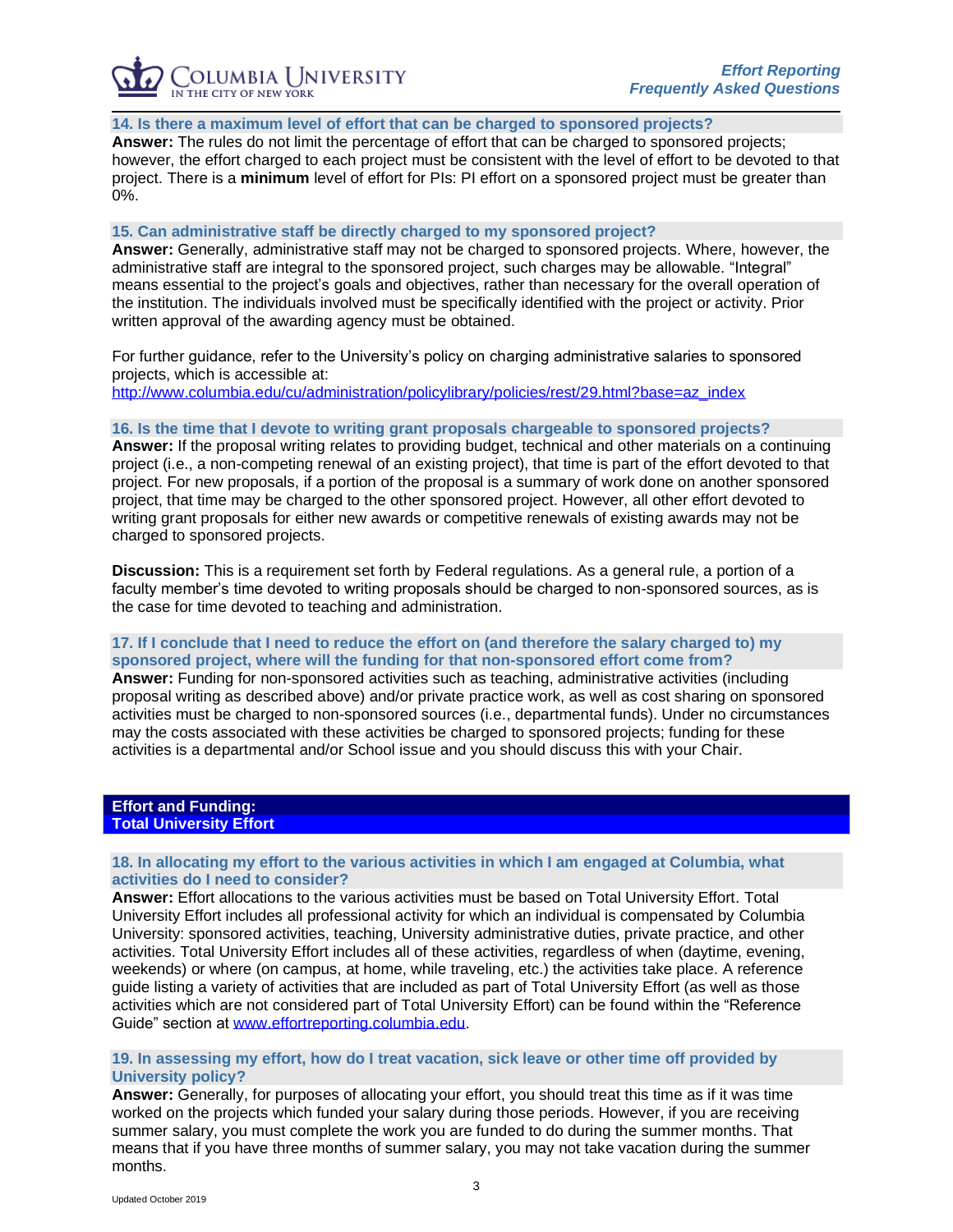**20. If I perform my Columbia activities outside of the normal work day (i.e., (nights/weekends/vacation), do I still have to account for that time as part of my Total University Effort?**

**Answer:** Yes. As indicated in the response to question 18, it makes no difference when or where those activities are performed.

## **21. I work many more than 40 hours a week. Isn't effort reporting limited to what I do in the 40 hour work week?**

**Answer:** No. Effort reporting is not based on a fixed number of hours, but rather on the percentage of effort devoted to a single project or activity as it relates to Total University Effort.

**Discussion:** A common misconception is that the effort percentage can be uniformly based on a preconceived number of hours set by a faculty member or other employee, without regard to the actual time worked.

If you are paid for working a fixed number of hours, then this determination is simple. For example, if your work week is 35 hours and you devote 7 hours to a particular activity, then 7 hours constitutes 20% effort.

This simplistic approach, unfortunately, does not apply to faculty and the majority of other University employees, whose compensation is not based on a fixed number of hours. For faculty and such other employees, the determination is based on the relative proportion of time spent on that project, as described in the following examples:

(a) Although his hours vary from week to week, over the long term, Prof. A works 50 hours per week, devoting his time to teaching, administrative responsibilities and research. Of those 50 hours, on average, 10 hours is spent on his research activities. This represents 20% of Prof. A's effort.

(b) Dr. B works 60 hours per week, including 15 hours devoted to her private practice. Since private practice is a part of her compensation from the University, those 15 hours are part of her overall effort. Dr. B also devotes 15 hours per week to her research activity, which represents 25% of Dr. B's effort.

#### **22. I have a 9-month appointment. How do I account for my effort?**

**Answer:** Your effort is based on whatever activities you engage in during the period for which the University compensates you. For those who hold appointments that are for less than 12 months and engage in and are paid additional compensation for summer work, your effort is then based on the total number of months you work, inclusive of summer months.

**22A. I am an officer of instruction and have a 9-month appointment. If I do work on a sponsored project during the academic year, can I charge a portion of my IBS to the sponsored project and receive additional compensation from my school during the summer for non-sponsored University activities?**

**Answer:** Yes, provided that such a charge is consistent with the sponsor's regulations and is approved by the department and/or school. See the University Policy on Charging Compensation to Sponsored Projects for Officers of Instruction, at

[http://www.effortreporting.columbia.edu/downloads/Policy\\_Summer\\_Salary\\_Additional\\_Compensation.5.4](http://www.effortreporting.columbia.edu/downloads/Policy_Summer_Salary_Additional_Compensation.5.4.09.pdf) [.09.pdf](http://www.effortreporting.columbia.edu/downloads/Policy_Summer_Salary_Additional_Compensation.5.4.09.pdf)

## **23. I consult for other organizations one day a week. Do I have to include that in my effort reporting?**

**Answer:** Generally no. Total University Effort does not include consulting activities which are performed for entities other than Columbia, as long as the compensation for those activities is paid directly to you. However, if that compensation flows through Columbia (a highly unusual scenario), then that effort must be considered part of your Total University Effort.

**24. How do I determine the percentage of my effort which is assignable to a sponsored project?**

**Answer:** Whether you are determining this percentage for the purpose of submitting a proposal, for charging your salary to the project itself, monitoring your effort during the course of the year or certifying to the reasonableness of that effort, the answer is the same. The percentage of effort devoted to any individual project or activity is calculated by estimating the portion of the time you devote to that activity as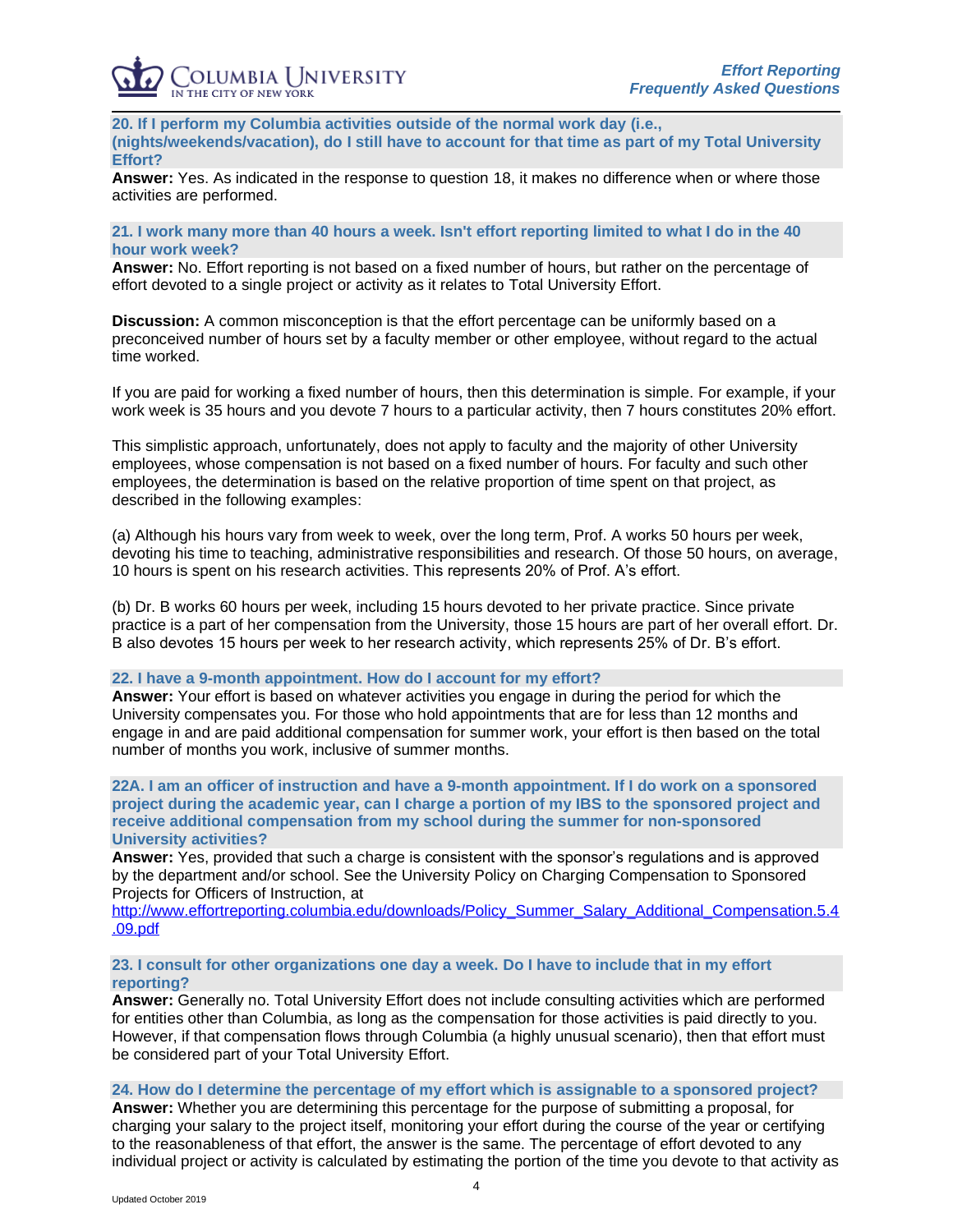

a percentage of Total University Effort (see the response to question 18 for the definition of Total University Effort).

**25. If I voluntarily agree to work more hours to fulfill a specific non-sponsored task (e.g., I agree to participate on a University committee and add an additional 2 hours to my regular work week for an extended period of time), does that mean that my effort percentage devoted to my sponsored project(s) must change?**

# **Answer:** Yes.

**Discussion:** While this may appear to be unfair from the perspective of the faculty member, as it relates to the sponsored project itself, the proportion of time devoted to that project, as a percentage of total institutional effort has in fact been reduced. Federal regulations require that the charge to the sponsored project be limited to that percentage.

**26. My Department Chair asked me to take on significant new administrative responsibilities and I fulfill my new administrative responsibilities by working more hours per week. I did not reduce the number of hours per week I spend on my sponsored projects. Do I nevertheless have to reduce my effort on all my sponsored projects?**

**Answer:** Yes. See the discussion in Question 25.

**27. Can any work which is part of my Total University Effort be said to be done "on my own time"? Answer:** No.

## **28. How do I deal with the effort I devote to industry-sponsored clinical trials, for which I am compensated on a per patient basis?**

**Answer:** Like effort devoted to any other activity, the effort devoted to these clinical trials is based on the relative amount of time devoted to this work. It may be the case, however, that the salary charged to the clinical trial may exceed the percentage of effort devoted to the project (for example, you may have charged 40% of your salary to the clinical trial, but only devoted 30% of your effort to that project); in such cases, your effort certification should reflect the actual effort (in this case, 30%) devoted to the clinical trial, accounting for the remaining 70% among the other activities in which you were engaged. Note, however, that you may only do so where the sponsor of the clinical trial does not specifically require you to limit salary charges to the trial to be consistent with the actual effort devoted to the trial.

# <span id="page-4-0"></span>**Effort and Funding:**

**Career Development, Training, and Similar Grants**

**29. Some or all of my salary is funded by a Career Development ("K") or similar award, but some of my effort is devoted to other sponsored projects as well. How do I certify my effort? Answer:** Your effort on activities that are within the scope of the career development plan for your K award should be allocated to your K award. Your effort on sponsored projects that are not within the scope of the K award should be allocated to those projects.

**Discussion:** K awards have special requirements with respect to minimum total effort commitments, as well as restrictions with respect to work on other sponsored projects. Whenever you are engaged in any activity other than activity that is within the scope of your K award, you must ensure that you are complying with these special K award requirements and restrictions as well.

**30. My salary is funded by a career development ("K") or similar award which requires that I devote a significant (often 75%) portion of my effort to research activities. If private practice is considered as part of my overall activities, then how can I satisfy this requirement? Answer:** If the private practice work directly relates to the work required under the terms of the specific award, then there should be no issue. However, if the private practice work is essentially supplemental income but does not relate to the work required under the K award, then this would necessitate a curtailment in the private practice efforts in order not to violate the requirements of the K award.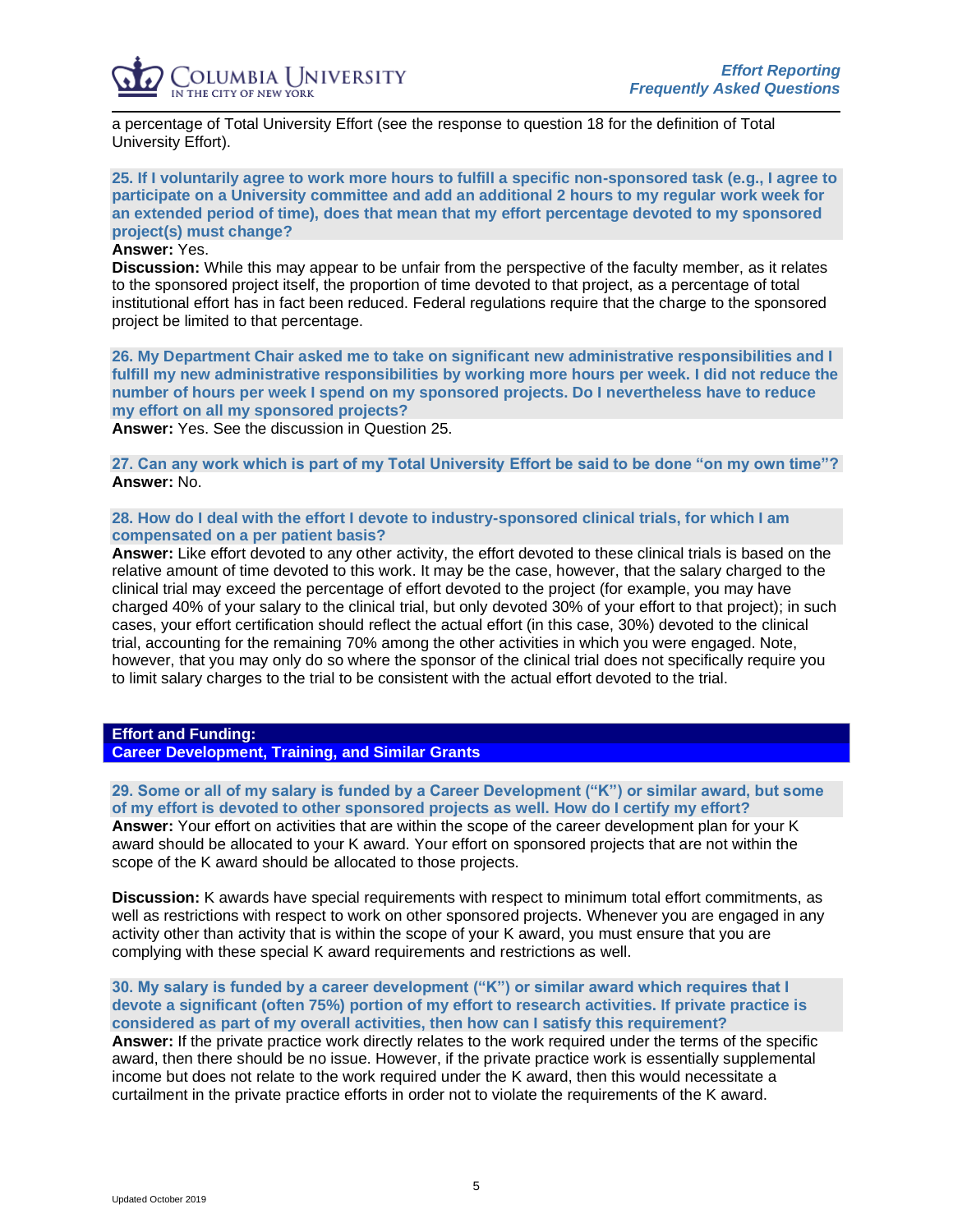## **31. I'm the Project Director of a training grant, or the mentor of the recipient of a Career Development Award. How should I treat the time I devote to this activity for effort reporting purposes?**

**Answer:** The sponsors of these awards do not generally provide funding to cover your effort, so it must be treated as a non-sponsored activity (and therefore cannot be charged to your research or other grant). In some cases, however, the time devoted to these activities may be insignificant, and therefore can be ignored. If the time devoted is more than incidental, then you must treat it as non-sponsored effort.

## **32. If I am listed as a mentor on a student's/postdoc's fellowship grant or a junior colleague's career development award, what is the level of effort required for this responsibility? The fellowship/career development award does not provide any compensation for me.**

**Answer:** There is no University-prescribed level of effort associated with this or any other activity. As with any other activity within the definition of Total University Effort (which includes this particular activity), the effort devoted to mentoring must be considered in allocating overall effort. To the extent that this effort is sufficient to warrant documenting, it must be reflected on the effort report as a non-sponsored activity.

## **33. My postdoc just received an individual fellowship to support her research in my lab. She is thus no longer being paid from my grant, though she continues to work on the same project. How do I certify her effort?**

**Answer:** The effort certification requirement only covers *employees* of the University (i.e., individuals receiving salary); it does not include fellows or their stipends. Accordingly, only the effort which she devoted to the research project is to be included in the effort report.

## **34. Can K award recipients charge to the K award the time they spend writing new funding proposals?**

**Answer:** Yes. The intent of the K award is to provide salary and research support for a sustained period of protected time (3-5 years) for intensive research career development under the guidance of an experienced mentor, or sponsor, leading to research independence. Since research independence is achieved through applying for other research support, consistent with these objectives, it is allowable for effort devoted to proposal preparation costs for subsequent research support to be charged to a mentored K (Career Development) Award. This can be considered part of the awarded effort commitment of the award or an increase to that commitment with the allowable salary provided as applicable. Awardees should always refer to their Notice of Award or communicate with their SPA Project Officer to clarify the terms of the award. For more information, see

[https://grants.nih.gov/grants/policy/nihgps/HTML5/section\\_12/12.8.3\\_proposal\\_preparation\\_costs.htm.](https://grants.nih.gov/grants/policy/nihgps/HTML5/section_12/12.8.3_proposal_preparation_costs.htm)

# <span id="page-5-0"></span>**Effort and Funding:**

**NIH Cap and other Cost Sharing Issues**

## **35. How do I report and fund cost sharing (i.e., effort which I promise to provide to an award sponsor at either no cost or at a cost that represents less than the percentage of time I have committed to provide on a project)?**

**Answer:** If you have committed to cost share some or all of your effort on a sponsored project, you may only charge to the sponsored project that portion of your salary that represents effort beyond that which has been committed for free. The cost-shared portion of your effort must be charged to a non-sponsored project. In order to keep track of this cost sharing, the University strongly recommends that the funding of cost sharing be done in a way that it is identifiable to the sponsor, so that you can demonstrate not only that the grant was not charged for this effort, but that the effort was devoted to this project and funded from other resources. Whether separately identified in the accounting system or not, you must insure that the cost shared effort is in fact funded from non-sponsored sources, and certified at year end as effort devoted to the sponsored project.

*Example 1:* As part of the requirements of the project, the sponsor requires that you provide 25% of your time at no charge to the project, and that is the amount of time that you expect to, and actually do devote to the project. The portion of your Institutional Base Salary that is represented by this 25% must be charged to a non-sponsored project. In certifying your effort, you must ensure that the cost shared effort on that project is included in your certification.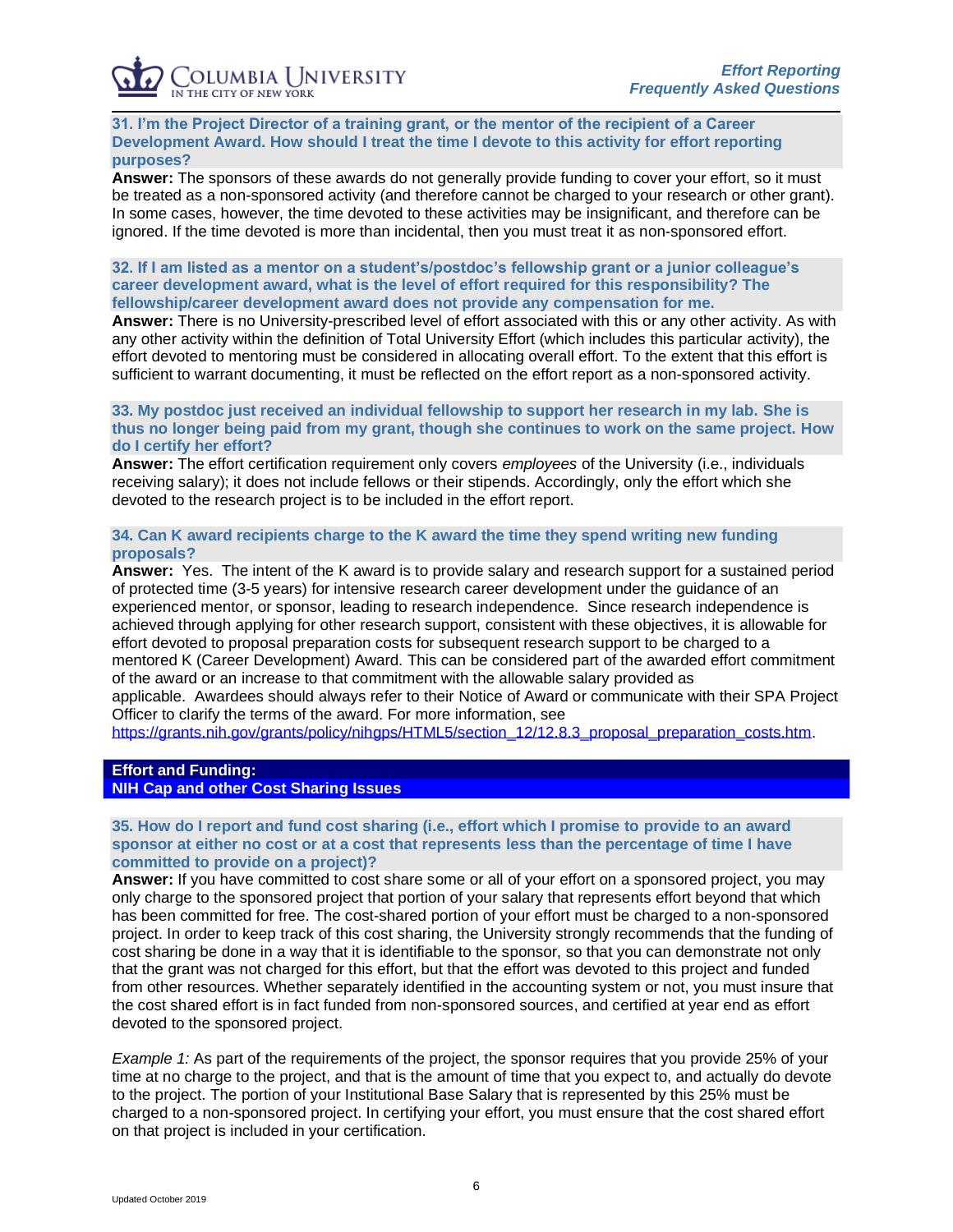*Example 2:* You agree to provide 25% effort on the project, but only charge the project for 10% of your effort, and you devote 25% of your time to the project. You may only charge 10% of your Institutional Base Salary to the project, with the other 15% charged to a non-sponsored project, and account for it as cost sharing in your certification.

**Discussion:** The University strongly discourages voluntarily committed cost sharing. Under the Uniform Guidance, voluntary committed cost sharing may not be considered in the merit review process. Moreover, since commitments to cost share result in the need to provide funding from non-sponsored sources, it is strongly recommended that unless the sponsor requires you to provide cost sharing, you do not offer to provide effort beyond that which is to be funded from the project.

**36. What if my proposal reflected a cost sharing commitment that I satisfied, but the cost sharing information is missing from my certification form, is incorrect, or the grant itself is not even listed?**

**Answer:** Faculty should contact their Effort Coordinators with cost sharing information. The Effort Coordinators should enter any cost sharing commitments into the ECRT system.

## **37. I understand that NIH has a cap on salary that may be charged to an NIH project. If a portion of my salary is funded by an NIH grant and my salary is above the NIH cap, how do I report it?**

**Answer:** For a number of years now, NIH has limited the amount of Institutional Base Salary that may be charged to NIH grants. Since the government's fiscal year 2001, the cap has been set at the Executive Level I. The cap establishes a maximum annual rate of pay at which an individual can be compensated for full time effort over a twelve-month period. Salary charges to a grant, contract, or cooperative agreement from these agencies cannot be paid at a monthly rate that exceeds 1/12th of the maximum annual rate of pay then in effect (1/9 for those who hold 9-month appointments). If your salary exceeds the NIH cap, you may only charge to NIH grants that portion of your Institutional Base Salary that represents the effort provided to those projects multiplied by the NIH cap. The excess must be charged to a non-sponsored project. This same rule holds true for summer salary as well: to the extent that your salary exceeds the NIH cap (computed monthly if necessary for those with an appointment less than 12 months), the excess must be funded from a non-sponsored source.

For those individuals whose salary exceeds the cap, your effort certification report will automatically reflect that cost sharing in the "cost sharing" column.

*Example:* Assuming an NIH cap of \$186,600 (the cap as of 1/1/07), if your 12 month Institutional Base Salary is \$200,000 and you devote 40% of your time to an NIH grant, then the salary charge to that grant is limited to \$74,640 (i.e., \$186,600 times 40%). However, since 40% of your Institutional Base Salary equates to \$80,000 (i.e., \$200,000 times 40%), the difference of \$5,360 may NOT be charged to this or any other sponsored project, and must be funded from departmental resources.

**Discussion:** Since the salary over the NIH cap is typically not separately identified in the charge to departmental resources, it is vital that both faculty and administrative staff take care to ensure that sufficient funds are charged to those departmental funds to cover ALL of the salary over the cap related to any and all NIH grants that the individual is working on.

#### <span id="page-6-0"></span>**Effort and Funding: Effort Certification Process**

#### **38. Am I required to certify my effort if none of it is related to a sponsored project?**

**Answer:** No. You are only required to certify your effort if some portion of it is related to a sponsored project (irrespective of whether that sponsor is a government or non-government sponsor). Note, however, that even if none of your salary is funded by a sponsored project, you must nevertheless certify if you committed to and devoted effort to a sponsored project.

## **39. If none of my salary is supported by sponsored projects, will ECRT automatically provide an effort certification form for me?**

**Answer**. ECRT will produce an effort report if a portion of your salary is funded by a sponsored project. It will also produce an effort report for you even if you don't meet these criteria, but you have committed to cost sharing on a proposal, and that cost sharing has been recorded in ECRT by your effort coordinator..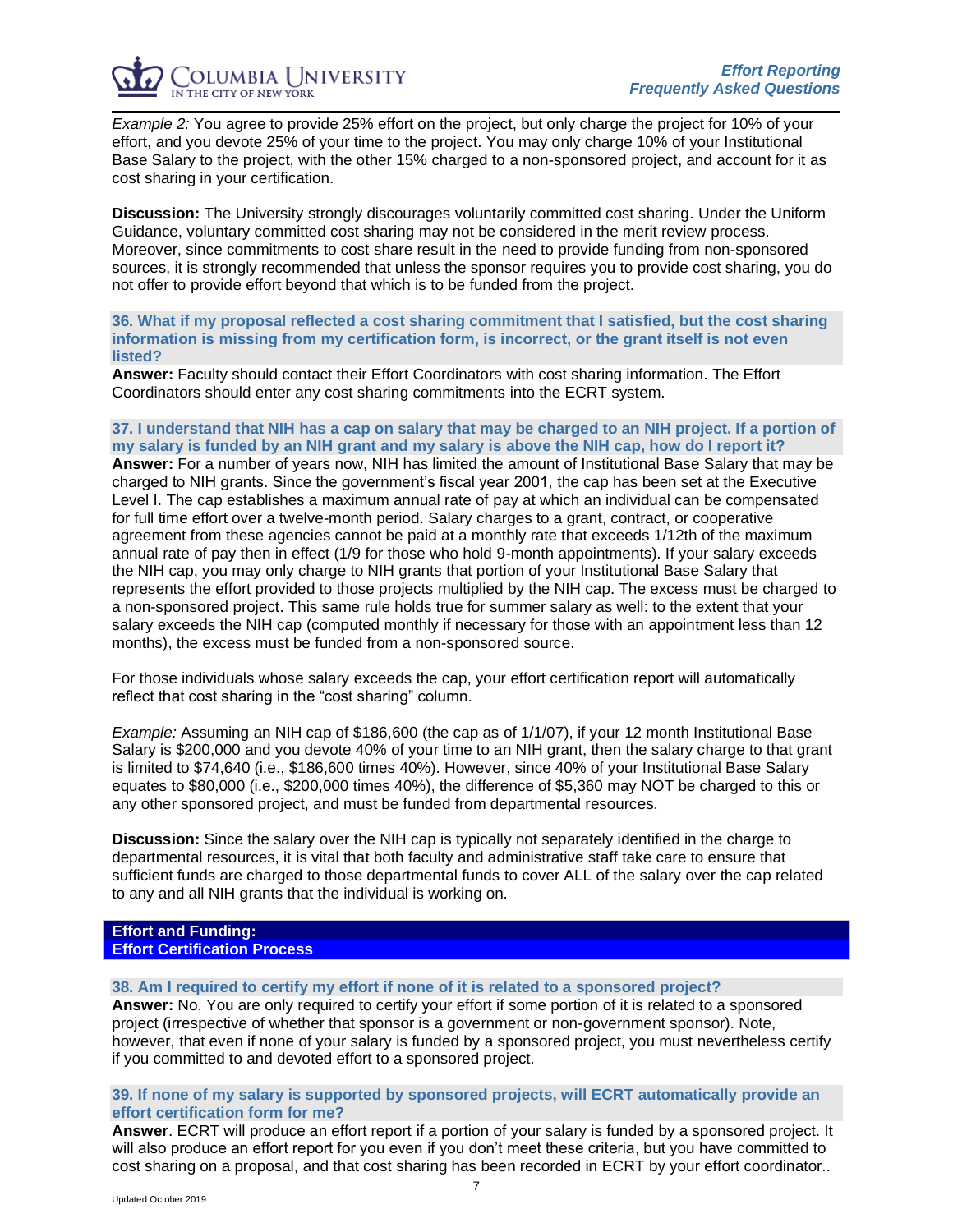If ECRT does not provide an effort certification form for you (because you don't meet the above criteria), but you have, in fact, committed to and devoted effort to a sponsored project, you must advise your Effort Coordinator so that a certification can be produced for you.

## **40. A non-government award included funding for my salary. It did not request a percent effort for my involvement. Do I nevertheless have to certify my effort?**

**Answer:** You are required to certify any effort which you commit to provide in a grant application. If you did not commit to provide effort, and did not charge any salary to the project, then you do not need to certify to that effort on the sponsored project.

## **41. How do faculty who have left the University certify, since certification is done only once at the end of the fiscal year?**

**Answer:** Electronic certification through ECRT can only be done during the University's Certification Period, following the end of the fiscal year. If an individual leaves the University before the Certification Period commences, the Effort Coordinator should print out a year-to-date ECRT report for that individual, and have him/her manually certify the effort on the printed report.

If an individual leaves before certifying and the effort coordinator is unable to reach him/her for manual certification, the chair or someone with sufficient knowledge of the work performed may manually sign the effort card and the signed certification can be uploaded by the effort coordinator.

All manual certifications must be submitted to [effort-reporting@columbia.edu](mailto:effort-reporting@columbia.edu) for review and entry to ECRT.

See reference guide on "Certifying for Individuals who have left the University" for detailed instructions.

## **42. How does a PI determine the appropriate level of non-sponsored effort for non-self certifiers?**

**Answer:** Often a non-self certifier (NSC) will receive salary to participate in non-sponsored activities. For example, a GRA may be funded on a grant, but may also receive non-sponsored salary for being a teaching assistant. While the PI may not supervise the NSC in such non-sponsored activities, the PI is nonetheless responsible for certifying that effort as a part of the individual's overall (100%) effort. When certifying, it is not necessary for the PI to know exactly what the NSC has done during the time that the individual was engaged in non-sponsored effort, only that a certain proportion of the individual's effort was devoted to such non-grant activities. For example, if the PI knows that the NSC worked on the PI's grant 75% of the time and was not on any other grants, then the PI can confidently certify 75% effort on the grant and 25% on the non-sponsored line.

If the PI has any questions about the NSC's effort allocation, the PI should contact the non-self certifier directly to confirm the allocation of effort prior to certifying.

## **43. I understand that, as a Principal Investigator, I must certify the effort of the non-self certifiers who devoted effort to my project(s). What if one or more of those individuals is supported by more than one Principal Investigator?**

**Answer:** In this case, there must be collaboration between the Principal Investigators so that there is agreement among the parties as to the overall effort of the individual. This may require discussion with other parties as well, to ascertain the level of effort associated with the individual's non-sponsored effort. In cases where a NSC works for more than one PI, one of the PIs must certify the non-sponsored effort. Ideally, this should be the PI who supports the largest share of the individual's sponsored effort; however, any PI who has knowledge of the activities of the individual may perform this function. If there is uncertainty as to the amount of effort devoted to non-sponsored activities, the PI certifying the nonsponsored effort should communicate with the non-self certifier. Effort coordinators can also be helpful in this process.

**44. How do I handle effort reporting for casual employees or work study students? Answer:** Casuals and work study students, like other non-self certifiers, are certified by the PI in ECRT.

**45. I am the principal investigator of a large multi-project NIH award (e.g., program project). Other faculty members at the University are project directors of sections of this award. Who is responsible for certifying non-faculty personnel on their projects?**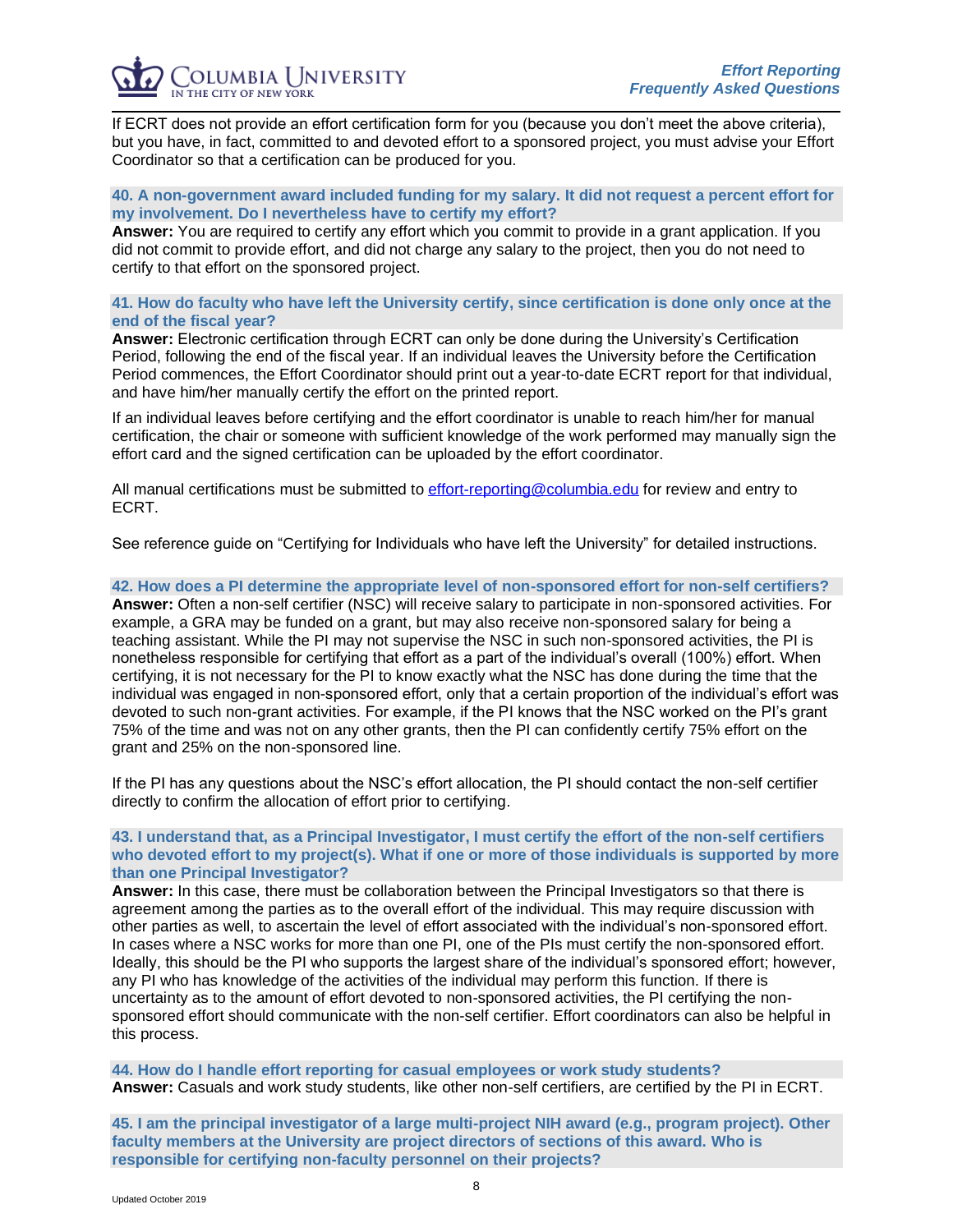

**Answer:** While there is only one individual who is the Principal Investigator for such awards, the overall award is typically divided into separate activities within ARC, the University's accounting system. In such cases, each separate ARC activity reflects the PI or SCOPE I responsible for overseeing that component of the overall project. It is that faculty member who is responsible for certifying the effort of non-faculty personnel working on that segment of the project.

# **46. I was listed on the grant as "as needed" with no percent effort specified and no salary requested. How do I certify this level of involvement?**

**Answer:** If you are listed on the grant as providing effort, then you are required to reflect the effort which was devoted to that project in the effort certification.

## <span id="page-8-0"></span>**Effort and Funding:**

**Dealing with Changes in an Individual's Status During the Fiscal Year**

During the course of a typical year, it is sometimes the case that an individual's status changes. The most common examples of such changes relate to students (whose status may change between teaching assistants or trainees receiving stipends and employees receiving salary), and employees whose salary significantly changes during the course of the fiscal year due to a mid-year change in their responsibilities. The salary percentages reflected in ECRT, which reflect an average over the entire year, may not be reflective of the actual effort distribution. The following examples describe how to handle such situations:

**47. I am the PI on a research grant which is funding a Graduate Research Assistant for 2 summer months at the rate of \$2,200 per month, for a total of \$4,400 charged to my grant. The individual is a first year graduate student who also serves as a Teaching Assistant during the 9 month academic year. For her TA work, she is paid a total \$5,600; she also receives financial aid in the form of a stipend during the academic year. How should I complete her effort certification?** 

**Answer:** Since only compensation (i.e., amounts received in the form of salary) is covered by effort reporting, the ECRT system will reflect a salary distribution of 44% (\$4,400 of the total compensation of \$10,000 paid to the student) to the grant and 56% to non-sponsored activities. Because of the wide disparity in compensation due to the change in her responsibilities *during* the course of the year, these percentages do not reasonably reflect the student's true effort during the year. For this individual, who worked 11 months (9 of which were devoted to her duties as a Teaching Assistant, and 2 months of which were devoted to her duties as a GRA), her effort should be reflected as approximately 20%(2/11) to the grant, and 80% (9/11) to non-sponsored activities. Ordinarily, where the certified effort (in this case, 20%) is lower than the percentage of salary charged to the grant (in this case, 44%), a cost transfer is required to reduce the salary charged to the sponsored project. However, if the variance is *solely* due to a mid-year change in responsibilities and a related significant variance in salary, no salary adjustment is necessary. It will still be necessary for the Effort Coordinator to communicate this situation to the ECRT System Administrator, who would otherwise expect a salary cost transfer to be processed.

## **48. I am the PI on a research grant which is funding an individual who was formerly a post-doc fellow receiving a stipend from a training grant. In certifying her effort, do I consider all of her activities during the course of the year, or only those activities for which she is receiving compensation as an employee?**

**Answer:** As explained in FAQ 44, effort reporting is based only on activities performed by individuals as employees of the University. Accordingly, you should only consider the effort related to services for which compensation in the form of salary has been provided.

**49. I am a PI certifying to the effort of an employee who was promoted during the course of the year, and his salary was substantially increased. Prior to his promotion, he was working on project A; upon being promoted, he ceased working on project A and has since been working on project B. When I view his effort certification form, the percentages that are listed in the first column of the effort form don't coincide with his actual effort. What should I do?**

**Answer:** The pre-printed percentage data shown on the effort certification reflects percentages based on the employee's salary distribution for the entire year. As a result of his change in salary and work assignment, those percentages will not be reflective of his actual effort distribution between the multiple projects. The pre-printed information is intended only as a starting point for assisting you in assessing the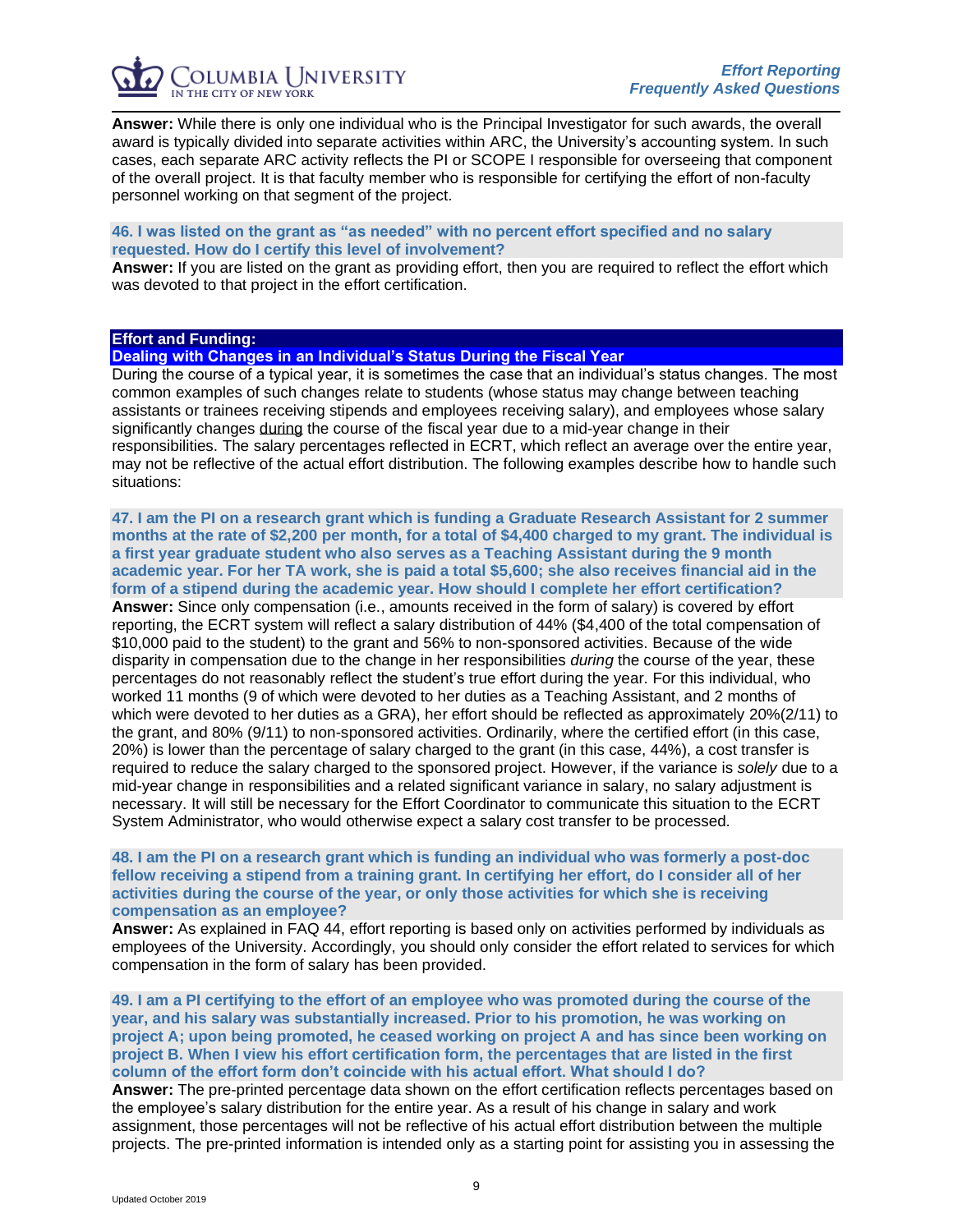

level of effort devoted to each activity. The effort that you certify to should reflect the actual effort distribution of the individual**.**

#### <span id="page-9-0"></span>**ECRT and its Functionality**

## **50. Exactly what is ECRT?**

**Answer:** ECRT is the University's on-line effort reporting tool that is used by faculty and PI's to facilitate the annual effort certification, as well as to provide information during the course of the year to assist faculty and others in monitoring effort, so that appropriate adjustments to salary distributions are made on a timely basis. Salary distribution throughout the fiscal year can be viewed month-by-month and year-todate in order to allow for monitoring of charges and salary allocation modifications as necessary. ECRT training and resources are available for Effort Coordinators and faculty. Click [here](http://www.effortreporting.columbia.edu/training.html) for additional information.

#### **51. How do I access ECRT?**

**Answer:** ECRT is accessible directly at **https://ecrt.columbia.edu** or through the Effort Reporting website at [www.effortreporting.columbia.edu](http://www.effortreporting.columbia.edu/) by clicking on the icon on the home page.

## **52. What is an Effort Card?**

**Answer:** The effort card is an ECRT screen that shows all of the effort information for each individual, including the sponsored project(s) funding an individual's salary during the year, the percentage of salary funded from each such project, cost sharing information and much more. When it is time to certify, the effort card becomes the Effort Certification Form itself.

#### **53. What is my Username?**

**Answer:** Your Username is your UNI. Please visit [http://uni.columbia.edu](http://uni.columbia.edu/) for all UNI issues or contact the following CUIT offices for immediate assistance:

**Morningside (212) 854-1919 CUMC (212) 305-4357**

#### **54. What is my UNI Password?**

**Answer:** Please visit [http://uni.columbia.edu](http://uni.columbia.edu/) for all UNI issues or contact the following CUIT offices for immediate assistance: **Morningside (212) 854-1919 CUMC (212) 305-4357**

**55. When I log into ECRT I am seeing the following message: "Forbidden, you don't have permission to access/on this server." What is wrong?**

**Answer:** Please ensure that the web address is correct (and in particular, that the "s" following "http" is entered). ECRT can be accessed through [https://ecrt.columbia.edu.](https://ecrt.columbia.edu/)

#### **56. Why can't I get into ECRT?**

**Answer:** Please ensure that the web address is correct. ECRT can be accessed through [https://ecrt.columbia.edu.](https://ecrt.columbia.edu/) If this does not resolve the problem, please send an email to [effort](mailto:effort-reporting@columbia.edu)[reporting@columbia.edu](mailto:effort-reporting@columbia.edu) and the Effort Reporting Team will review your access privileges. Please note that only active Columbia University employees can access the ECRT system. Certifiers who are no longer employed at CU will not be able to log in and certify online. Their certifications must be completed manually.

## **57. Why are images and data in ECRT not displaying properly?**

**Answer:** There are known glitches that occur when ECRT is run on versions of Internet Explorer lower than 7.0. To ensure you are able to complete certifications without any issues, you should use IE 7.0 or higher, Mozilla Firefox or Safari. Please also check your browser security, which is often the case for display and pop up issues in the ECRT system. You may need to work with your departmental IT group to resolve.

#### **58. I am typing data and pressing enter, why is nothing happening?**

**Answer:** When entering data into certain fields, such a department or PI name, the system is equipped with "smart keys" which generate suggested values when at least 3 characters are entered. After typing in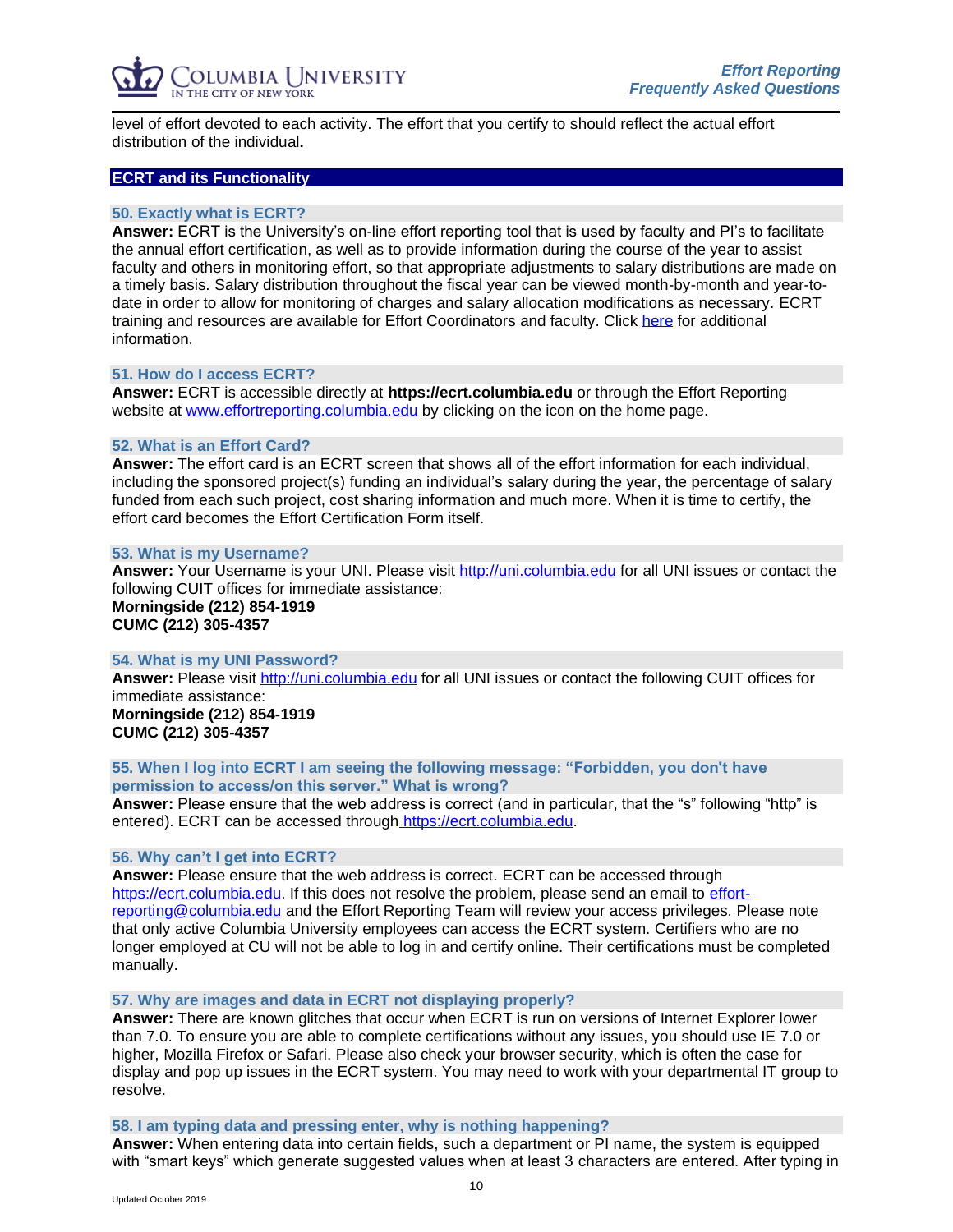

your search criteria, please allow a few seconds for the system to identify your data. Once the data box returns a value, select on the appropriate selection, and click the Submit or Go button.

#### **59. How are employees assigned to departments in ECRT?**

**Answer:** Employees are assigned to departments in ECRT based upon their "home" or "admin" department assignment in PeopleSoft (PAC).

**60. How are accounts and awards assigned to departments in ECRT? Answer:** Projects are assigned to departments as they are assigned in InfoEd/ARC.

## **61. How do I fix incorrect data, such as the PI on a particular sponsored project or an incorrect home department, in ECRT?**

**Answer:** Incorrect data must be corrected in the source system for it to be corrected in ECRT. For example, an incorrect home or admin department of an employee must be fixed in PeopleSoft. If a PI is incorrect in ECRT, please contact Sponsored Projects Administration. For any other errors please describe the problem in an email and send it to [effort-reporting@columbia.edu.](mailto:effort-reporting@columbia.edu)

## **62. Under the "Department Dashboard" menu, there is a section called "Child Department(s)." What is a child department?**

**Answer:** A child department is a sub-department that is related to a department. Our system terminology calls sub-departments that are related to a department 'child departments' (the relationship is called a 'parent-child' relationship). All child departments have parent departments to which they roll up in reporting.

**63. As the Effort Coordinator for my department, how do I check who has or has not certified? Answer:** Use reporting tool to run reports on the status of effort cards in your department(s). The "Status by Certifier" report will list all effort cards with their status.

## **64. As the Effort Coordinator, how can I tell who a PI has left to certify for?**

**Answer:** Effort coordinators can only see effort certifications and status for individuals assigned to their department. If PI's have certifications for individuals outside of your department, they will not appear on your reports. If you'd like a list of open items for a particular PI, please send an email to effortreporting@columbia.edu.

## **63. How do I handle situations when someone who worked on one or more of my projects also worked on projects directed by other Principal Investigators during the year.**

**Answer:** ECRT allows you to view the entire effort card for individuals who worked on your projects, but only permits you to certify for projects in which you are listed as the PI. Each PI is responsible for certifying the effort for their projects. In addition, one PI must certify the non-sponsored portion. A card will remain uncertified and all PI's will continue to receive reminder messages until all lines are certified and the total effort is 100%. The Effort Coordinator of the individual's home department is responsible for making sure each PI performs their certification.

#### **66. How can I view an individual's effort card?**

**Answer:** You can access effort cards for individuals in your department two ways: through the lookup function or through the department dashboard. In the lookup box, you would enter the employees name in the lookup box. This will take you directly to their effort card. If you are in your department dashboard, you can select any icon under the statements column in the section "Covered Individuals Associated to this Department" to take you to the effort certification page to view their effort statement. From the effort statements page, you can run payroll or cost share reports as well as a PDF of the effort card.

# **67. What is project "00000000-00"? Why is it showing up on my effort statement?**

**Answer:** The effort card encompasses both the sponsored (i.e., grants and contracts) and nonsponsored effort of an individual. The project number of each sponsored project is listed on the effort card; for non-sponsored activities, the individual projects that fund the non-sponsored portion of an individual's salary are rolled up as a single percentage, and are labeled 00000000-00. The percentage displayed for project 00000000-00 represents in total the proportion of an individual's Institutional Base Salary that was charged to non-sponsored sources (i.e. departmental funds, gifts, etc.) for that individual during the fiscal year. The non-sponsored effort of non-self certifiers must be completed by one of the